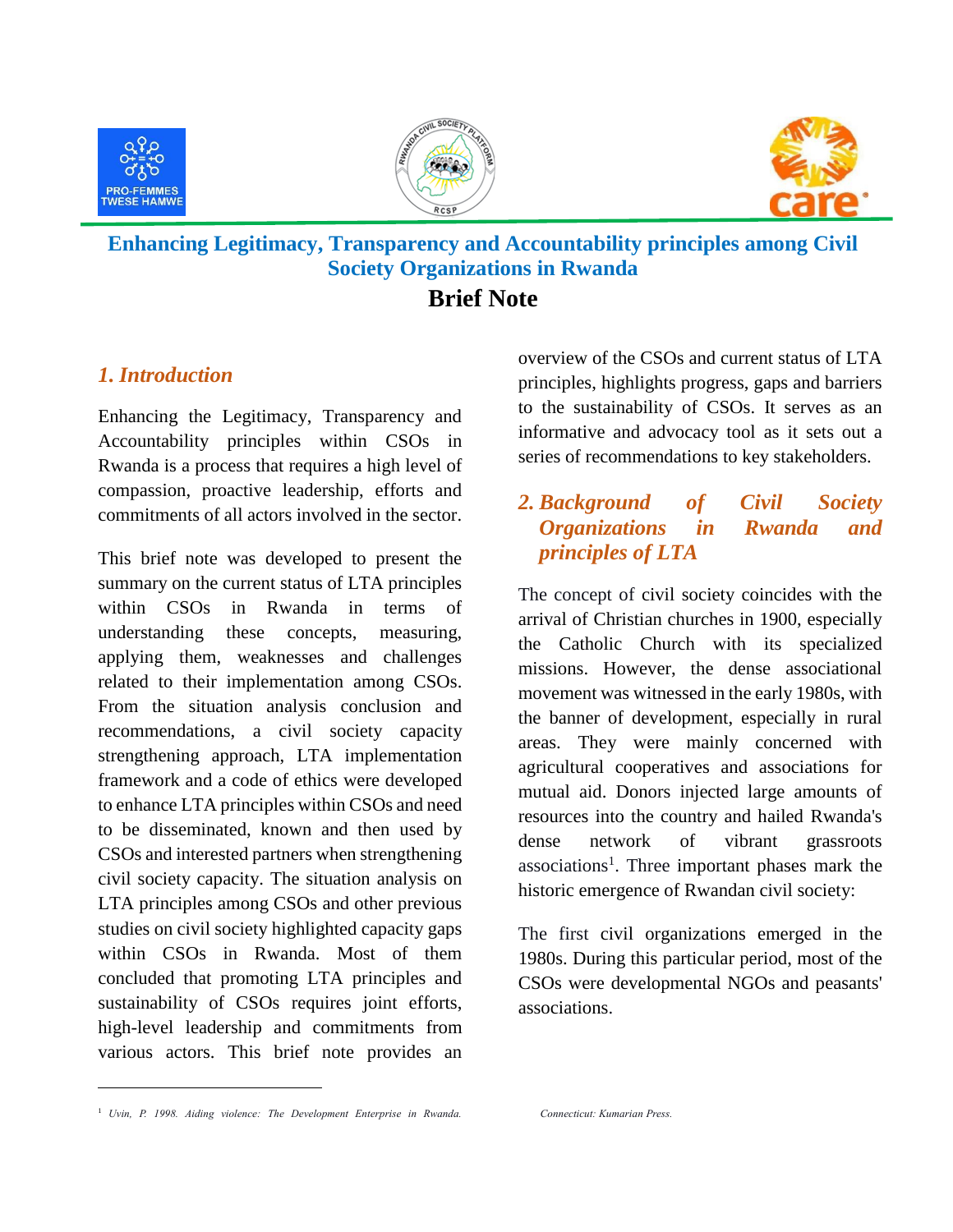After 1994, a good number of civil society organizations were created in response to humanitarian challenges such as supporting genocide survivors, widows, orphans, trauma and counselling, unity and reconciliation, fighting genocide ideology, trust-building and social reconstruction among others.

Between1998 and 2000, many of the organizations adjusted their initial mandate to include social and economic development as the country was embarking on the new vision with a focus on political stability and strategic programs for poverty reduction. The number of formal CSOs operating in Rwanda increased gradually and their contribution to the national economy was estimated to be around \$196,000,000 in the  $2018/2019$  financial year<sup>2</sup>.

Nowadays, the Government of Rwanda strongly recognizes that CSOs are an important pillar of Good Governance. The role of CSOs is emphasized in the NST1 under the theme Transformational Governance in many areas including i) *accountability, ii) citizen empowerment and participation iii) monitoring and ensuring effective service delivery.* The importance of the involvement of CSOs in accountable governance and the development processes is equally put forward in Rwanda's Vision 2050<sup>3</sup>.

As far as the performance and sustainability of the CSOs in Rwanda are concerned, it has been realized that major progress has been made to meet legal and regulatory requirements, as well as improve programs management, but much more has to be done for more impact. The level of LTA needs to be strengthened for reaching more openness, trust, support, impact and sustainability.

## *3. Relevance of LTA within CSOs*

The application of LTA principles creates public trust while enhancing the good image, credibility and sustainability of the CSOs.

Dealing properly with LTA principles will help every CSO to redefine more clearly its mandate, mission, core values and programs and implement them in a transparent, accountable and sustainable way. The Government, donors and partners will enjoy to work with committed and trusted CSOs that implement responsive and transformative programs, manage funds in transparent and accountable way, with the aim of transforming people's lives. Moreover, members, constituencies, beneficiaries and served communities will be more involved, enjoy high quality services and advocacy interventions that solve major policy issues hampering their social and economic development. More particularly, it has been proved that transparency is an essential pre-condition for CSO  $\alpha$  accountability,  $\alpha$  while LTA principles are essential pre-conditions and enablers of every CSO to achieve high goals, create more impact and then increase its sustainability.

## *4. Key outcomes from the LTA situation analysis*

## *5.1. On the legitimacy principle*

The analysis revealed that within CSOs, legitimacy is understood as compliance to legal requirements but also the way a CSO feels and enjoys its rights to undertake activities that are part of its mandate, missions and core-goals. The legitimacy among the CSOs operating in Rwanda

 $\overline{a}$ 

<sup>2</sup> NINGO and RCSP, 2020, An overview of recent contribution of CSOs to Rwanda s transformation, p8-9

<sup>4</sup> Christina Bermann-Harms and Nora Lester Murad, (2010) Putting the Istanbul Principles into Practice: A Companion Toolkit to the Siem Reap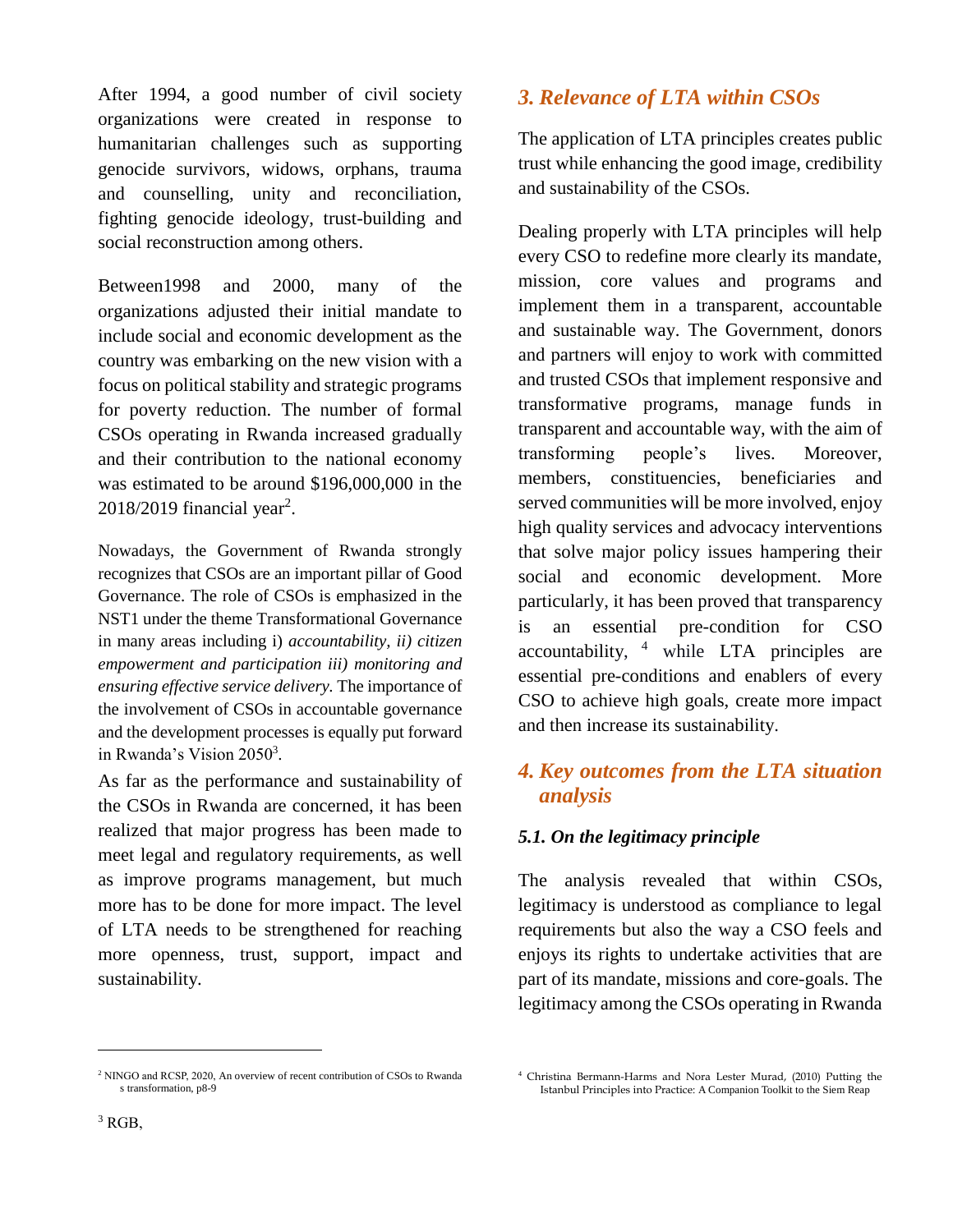is observed from appreciation of their interventions by beneficiaries and stakeholders, compliance of CSOs to RGB requirements, the standardized approach of monitoring and evaluation for CSOs activities, CSO efficiency and the value of money during project implementation.

However, the implementation of legitimacy is compromised by 5 major challenges: (1) scarcity of funding, (ii) failure to follow internal laws, rules and regulations (iii) internal conflicts related to interests and the poor organization's governance and financial management (iv) undefined or inactive constituency and (v) limited capacity of lobbying and advocacy on issues affecting constituency and the society. To enhance their legitimacy, CSOs are requested to invest more in their capacity strengthening by focussing on their mandate, complying with internal and external laws and policies, improving on governance, management, coordination and build partnership with other CSOs.

#### *5.2. On transparency*

For CSOs, transparency is all about being open and sharing information related to the organization's activities and operations. It includes also involving key people or key stakeholders in CSOs' decision-making process such as project development and implementation, budgeting process, and others.

The major challenges preventing CSOs from achieving adequate level of transparency include (i) ineffective involvement of members and staff in decision making for the organization, (ii) insufficient information sharing mechanism within the organization, (iii) lack, poor or ineffective use of internal administrative and financial procedures, (iv) little involvement of constituency in decision-making and lack of feedback from them, (v) weak internal leadership and organizational management. To enhance transparency and make it an organisational culture, strong, democratic, competent and committed leadership is needed to set and enforce appropriate internal systems and procedures.

#### *5.3. On accountability*

Accountability is understood as being open and transparent in what you do, being answerable and liable to different stakeholders when asked about your actions and responsibilities.

The analysis indicated that even if CSOs adopt policies and are equipped with tools and materials that will enable them to be accountable to their members, board, staff, constituencies, government and donors, there are two major identified gaps among the CSOs when it comes to accountability: (i) Governance and managerial practices in some of the CSOs do not abide by the rules and regulations as they should (ii) CSOs are not properly accountable to the constituency, target groups and local communities. Accountability to government and donors is done to get good relations and keep getting funding.

The analysis concluded that the failure to effectively implement LTA principles for CSOs in Rwanda is mainly linked to (1) weak leadership and poor management that are unable to abide by the rules and regulations of their organizations, (2) the inability to raise funds that allow them to implement programs that are in line with their own mandate, mission and vision and (3) the inability to link and liaise with their constituencies, partners and potential stakeholders.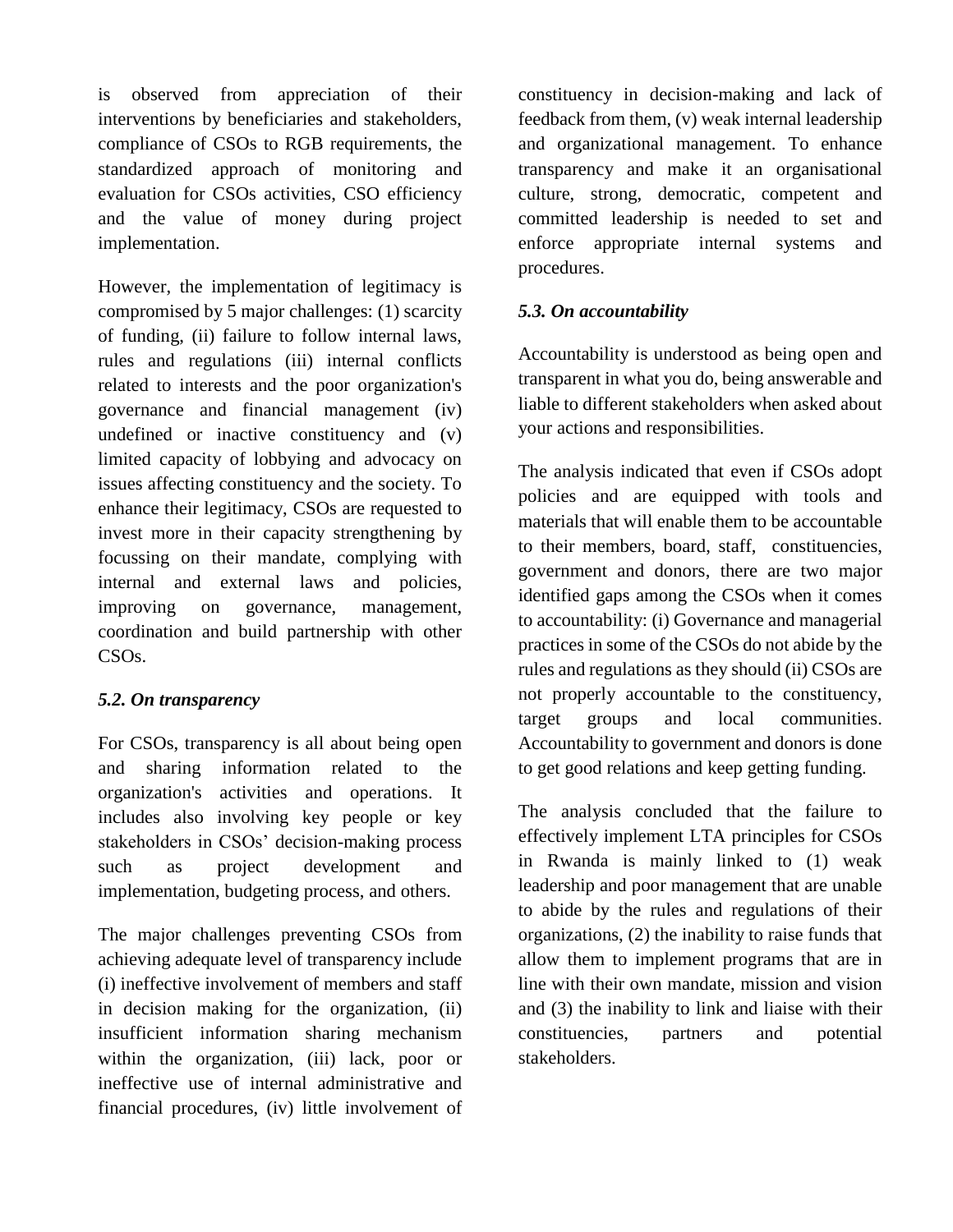In order for CSOs to implement LTA properly, it is imperative that RCSP, Umbrellas and CSOs themselves establish and willingly implement mechanisms that will enable them to be empowered based on what LTA principles require.

## *5. Civil society capacity strengthening approach on LTA adapted to Rwandan context*

The proposed approach is structured in 3 levels as key areas of assessing and strengthening CS capacity on LTA.

| <b>Levels</b>                                                                        | <b>Focus and actions</b>                                                                                                                                                                                                        |
|--------------------------------------------------------------------------------------|---------------------------------------------------------------------------------------------------------------------------------------------------------------------------------------------------------------------------------|
| Level 1:<br>CSO internal<br>operational<br>capacity.                                 | Aims<br>at assessing<br>and<br>strengthening the internal and<br>operational capacity of the<br>CSO by addressing issues<br>related<br>internal<br>$\mathsf{to}$<br>weaknesses and filling in the<br>identified gaps.           |
| <b>Level</b><br>2:<br>Outreach,<br>community<br>empowerment<br>and<br>transformation | Focusses on responsiveness<br>by assessing how the CSO<br>deals with and reaches out to<br>its constituency, members,<br>beneficiaries<br>and<br>communities and fills<br>the<br>identified capacity gaps.                      |
| <b>Level</b><br>3:<br>Public policy<br>advocacy                                      | Focusses on assessing and<br>strengthening capacity,<br>influence, commitment, and<br>strategies of CSOs to engage<br>the government in addressing<br>public policy issues affecting<br>the social and economic<br>development. |

For an effective and successful implementation of the proposed approach 6 principles shall guide the CSO:

- *1. Board of Directors and other Governing bodies of the CSO have to be pro-active, own and support the process, and make it more demand-driven;*
- *2. Institutional and organizational strengthening intervention must respond to specific needs and address specific gaps and aim to attain specific results and generate positive change;*
- *3. The Work has to be done in partnership with all key stakeholders;*
- *4. All interventions have to be customized to CSO needs;*
- *5. The systems approach must be providing a holistic solution; and*
- *6. Providing high-quality and well-defined support.*

Umbrella organizations or platforms shall use coaching and mentoring and peer learning and exchange techniques to build strong, reliable and trustable CSOs. The RCSP, Umbrella Organizations and their donors are key players in the implementation of the proposed civil society capacity strengthening approach to ensure its applicability and effectiveness.

## *6. Recommendations*

Enhancing and strengthening LTA principles in Rwandan CSOs requires combined efforts and commitments of different actors:

#### **Government of Rwanda:**

- RGB should speed up the review and adoption of the NGO law by engaging and considering CSOs inputs;
- Line ministries and government agencies should fully operationalize partnerships with CSOs having specific expertise in designing, implementing, monitoring and evaluation of policies, programs and projects of public interests;
- RGB should enforce and regularly monitor laws and other regulatory mechanisms